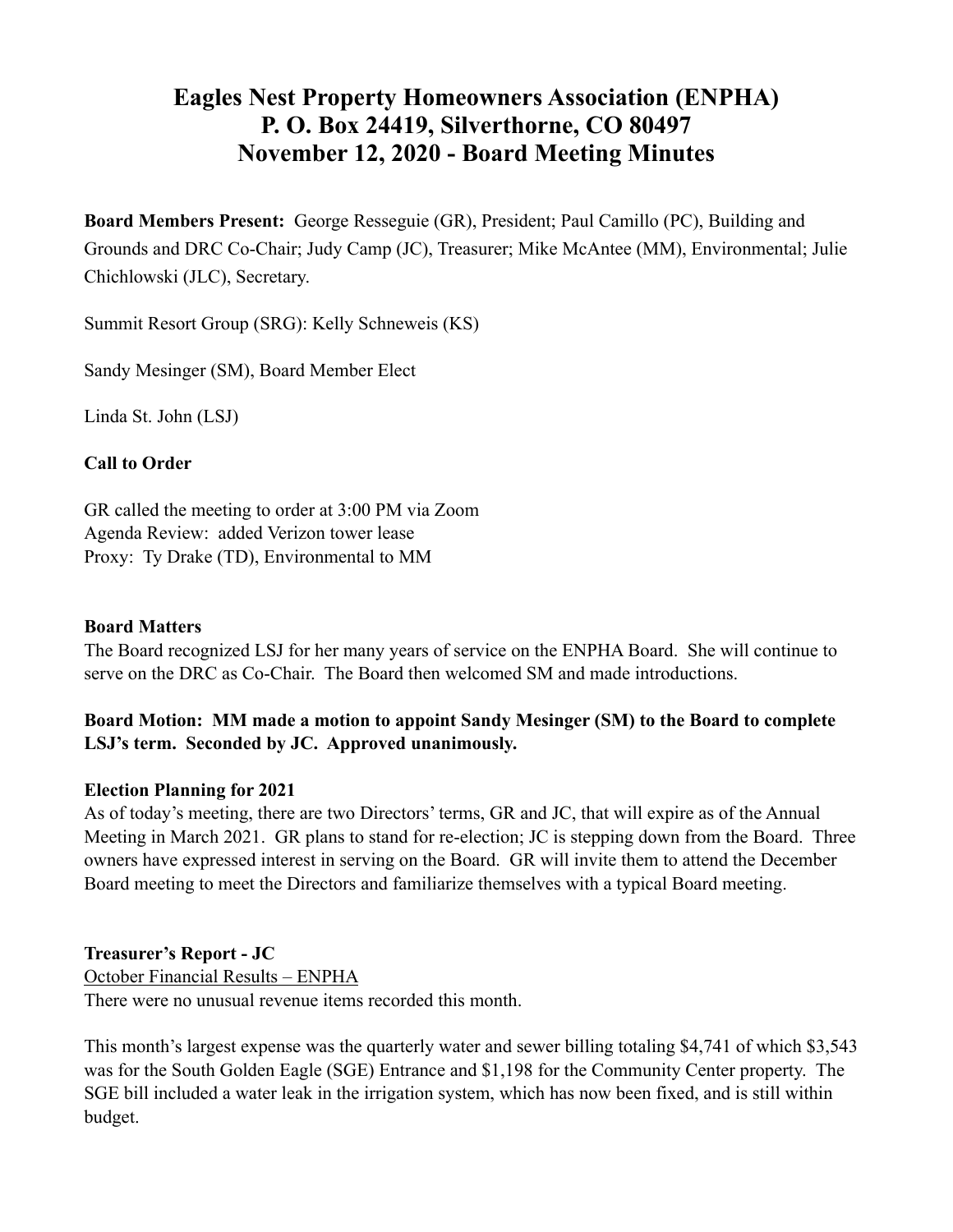ENPHA legal expense this month was \$2,130 for costs incurred in August and September. Most of this expense was for legal advice related to the residential/commercial project proposed at the corner of Blue River Parkway and Bald Eagle Road. An additional \$2,105 of legal fees for this project was incurred by the DRC.

All other expense items were routine and although a few line items may be slightly over budget, we are well within budget overall.

## Collections

As of October 31, one homeowner is delinquent on 2020 dues and one homeowner is delinquent on both 2020 and 2019 dues. All past due accounts are billed monthly including late fees, interest and legal costs as appropriate.

# Reserve Study

JC reviewed the planned 2021 projects from the Capital Budget and 5 Year Reserve Plan. Projects of note include Community Center security system, South entrance irrigation vault, and fire mitigation.

# 2021 Budget Items for Discussion

The Board discussed 3 changes to the 2021 budget: Weed spraying, the Lot B/Hideaway Park, and Legal fees. To offset significant cost increases for weed spraying, owners' fees will increase from \$35 to \$40 before the \$5 discount for payment with the annual dues. The proposed budget also includes \$4k to address the Lot B/Hideaway park landscaping project, and \$10k for legal fees to update the By-laws. The proposed budget operating contingency percent of revenue is 22%, within the target range. The Board will approve the final budget at the December meeting.

## Amendment to Financial Rules regarding authorized signatures

JC reviewed the proposed amendment to the financial rules regarding signature authority to recognize we now have co-chairs of the DRC, not just one chair as was the case when the rules were written.

# **Board Motion: JC made a motion to include DRC co-chairs as authorized signers on the DRC bank accounts. Seconded by MM. Approved unanimously.**

# **Compliance** - **KS**

Silver Trout exterior storage for kayaks is pending discussion with the developer. Most political signs have been removed. 101 Talon Circle has a soccer goal stored outside - the second violation notice. A follow up letter will be sent. Working on trailer removal at 1707 Falcon Drive and 239 Kestrel Lane, and trash bag removal at 1500 Golden Eagle.

## **Environmental** - **MM/TD**

## Weeds, Trees, and Trails

The HOA trail sign was reinstated on Two Cabins. Wildflower seeds were spread on the damaged area from the fire mitigation work done above Two Cabins.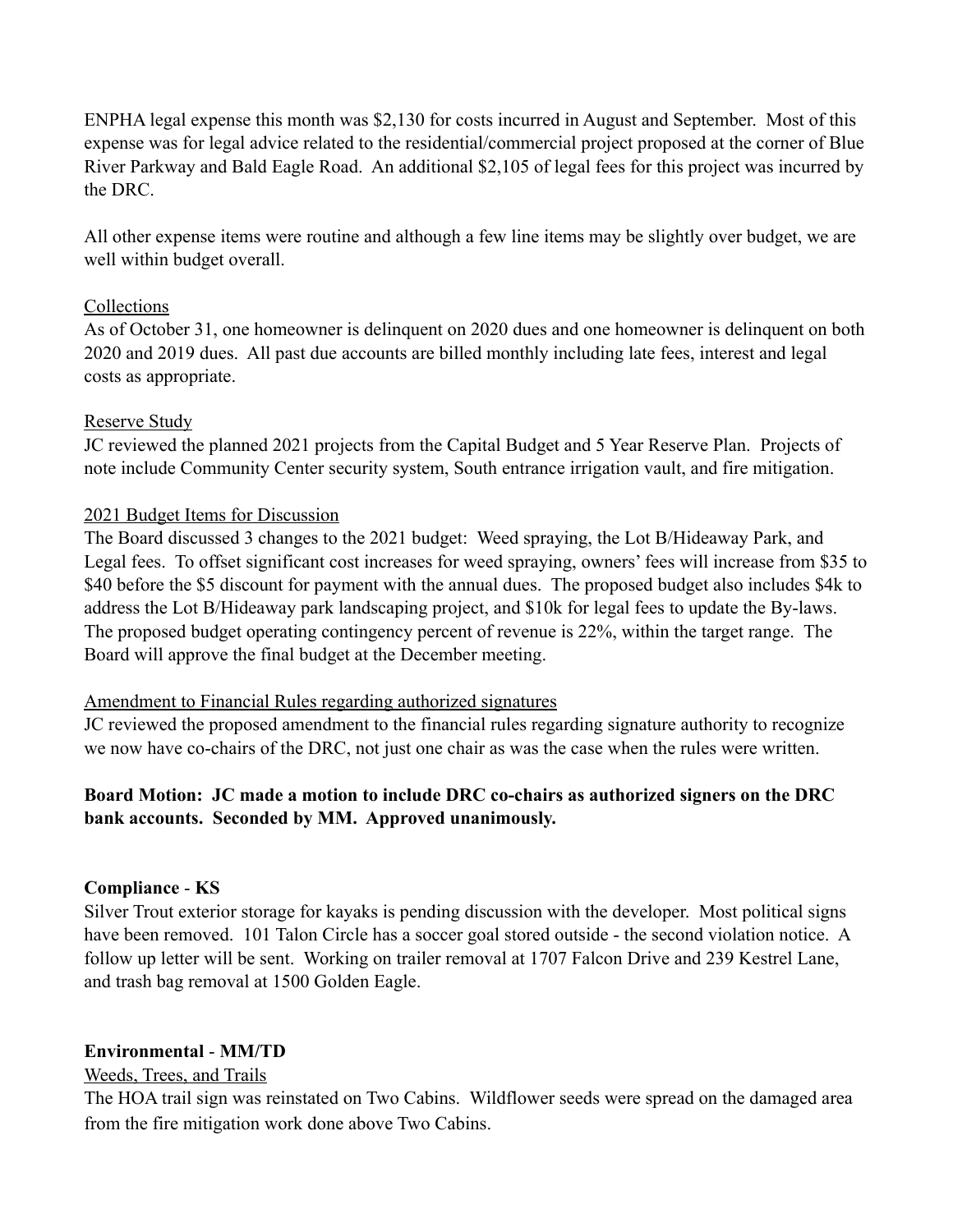# **Building and Grounds - PC**

#### South Entrance

The week of November 9 Tents and Events are installing the Christmas lights at the South, Raven and North entrances. All lights should be up by November 13.

The irrigation vault modification, required by the TOS to relocate the backflow preventer valve to above ground, was partially completed last month. After the irrigation system was blown out to clear the water, the 2-inch water lines were re-routed to an above ground location for the winter. Next Spring all new equipment, backflow preventer, pressure regulator and water meter will be mounted on a concrete pad and enclosed with a metal box.

Last month 300 new daffodils were planted by volunteers at the South entrance split between the north and south flower beds.

Community Center Due to the COVID-19 situation the CC is still closed until further notice.

# **DRC - PC**

 Open Projects 1 - Concept Approved 6 - Preliminary Approved 3 - Final Approval 23 - Under Construction 0 - TCO (Temporary Certificate of Occupancy) 0 - CO (Certificate of Occupancy) 3 - Modifications Approved 5 - Modifications Under Construction 0 - Modifications Completed 41 - Total Projects

## **Sub associations** - **GR/PC**

## Lot B/Hideaway Park

GR will follow up with Dave Diehl at the Hideaway to consider restoring the site using Xeriscaping techniques using mulch and boulders in place of grass and irrigation. Estimated cost is in the \$5k - \$7K range.

## **Town of Silverthorne Update - GR/TD**

## Nordic Skiing Program at The Raven

The Board and TOS are in discussion with the Raven regarding the continuation of the Nordic skiing program at Eagles Nest with consideration of the Raven's concerns, including improvement of trail grooming, trail lay out to minimize damage to the golf course, and control over sledding and skiing on